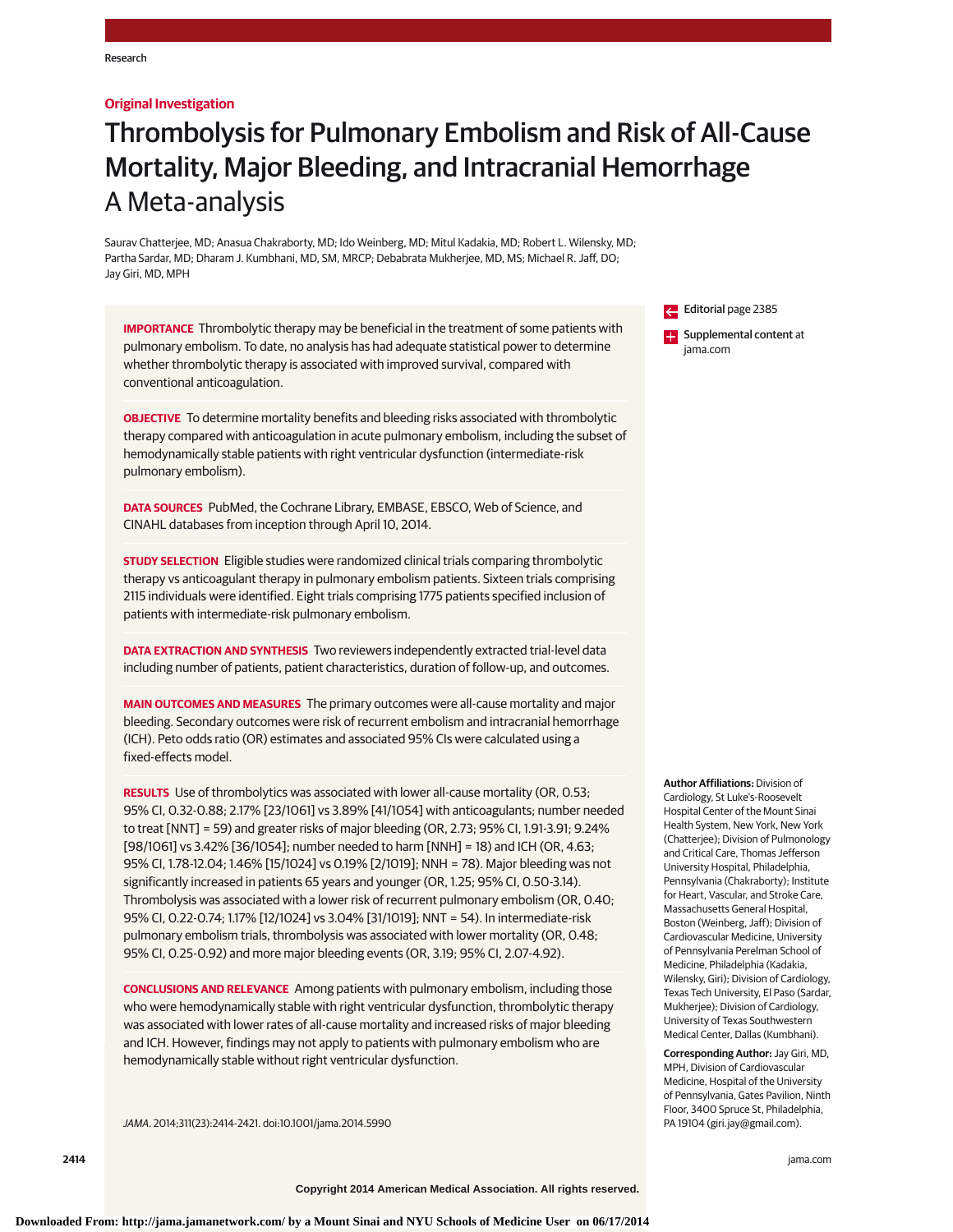all monary embolism (PE) is an important cause of<br>morbidity and mortality with more than 100 000 US<br>cases annually and as many as 25% of patients pre-<br>senting with sudden death. Pulmonary embolism is associmorbidity and mortality with more than 100 000 US senting with sudden death. Pulmonary embolism is associated with increased mortality rates for up to 3 months after the index PE event.<sup>1</sup> Multiple studies and meta-analyses have evaluated the role of thrombolytic therapy in PE with largely discordant results.<sup>2-5</sup> A randomized trial from 2002 showed improvements in a combined end point of in-hospital mortality and hemodynamic deterioration requiring escalation of treatment<sup>2</sup> but did not have sufficient statistical power to assess differences in mortality or intracranial hemorrhage (ICH). Meta-analyses have also been underpowered to assess the association of thrombolytic therapy with mortality.4,5 Subsequent observational data have suggested both benefits and underuse of thrombolytic therapy in patients with highrisk PE.6

More recent consensus guidelines have cited a pressing need for outcomes data regarding thrombolytics from contemporary trials, especially in hemodynamically stable patients with evidence of right ventricular (RV) dysfunction (intermediate-risk PE).7Several recent trials have evaluated the role of thrombolytics in PE for these patients without definitive results, particularly for the end point of mortality.<sup>8-11</sup> Thus, we performed ameta-analysis of all randomized trials of thrombolytic therapy in PE. We aimed to ascertain associations of thrombolytic therapy with bleeding risk and potential mortality benefits, with special attention paid to the subpopulation of patients presenting with intermediate-risk PE.

# Methods

A systematic review of the literature was performed according to the PRISMA (Preferred Reporting Items for Systematic reviews and Meta-Analyses) statement.<sup>12</sup> Two authors (S.C., J.G.) identified the relevant articles by searching the following data sources: PubMed, the Cochrane Library, EMBASE, EBSCO, Web of Science, and CINAHL databases (from inception through April 10, 2014), without language restrictions. The following search terms and key words were used: *pulmonary embolism* or *pulmonary thromboembolism (PTE)* (as MeSH terms), AND *thrombolytic drugs*, *thrombolytic therapy*, *clot-dissolving medication*, AND/OR *streptokinase*, *urokinase (Abbokinase)*, *tissue plasminogen activator (tPA) or recombinant tissue-type plasminogen activator (rt-PA)*, *alteplase*, *prourokinase (Umbralina)*, and *tenecteplase*. The planned analysis was registered at the PROSPERO international prospective register of systematic reviews on January 2, 2014.

## Study Selection, Data Extraction, and Quality Assessment

Prespecified inclusion criteriawere as follows: randomized controlled design in patients with PE evaluating thrombolytic therapy as an intervention; a comparator group that included any of the following agents: low-molecular-weight heparin (LMWH), vitamin K antagonist, fondaparinux, or unfractionated heparin; and reporting of mortality outcomes.We did not

**Downloaded From: http://jama.jamanetwork.com/ by a Mount Sinai and NYU Schools of Medicine User on 06/17/2014**

include trials that compared different thrombolytic agents against one another or different doses of the same thrombolytic drug.

Two reviewers (S.C., J.G.) independently extracted data from eligible trials using the standardized protocol. Disagreements were resolved by discussion with other authors. Risk of bias was assessed for the domains suggested by the Cochrane Handbook of Systematic Reviews,<sup>13</sup> specifically emphasizing sequence generation, allocation concealment, blinding, outcomes assessment, and selective reporting.

## Data Synthesis and Analysis

The primary efficacy outcome was all-cause mortality and the primary safety outcome was major bleeding. Secondary efficacy and safety outcomes were risk of a recurrent PE and ICH, respectively. Definitions of major bleeding were according to definitions in the individual trials with ICH included as a major bleeding end point in any trial that did not prespecify this. The outcomes data from the first available time point identified as a primary end point from each trial were incorporated into our primary analysis, noting the acute nature of intervention with thrombolytics. Several prespecified subanalyses were performed as described in the next section. Each trial patient was classified as low-risk (hemodynamically stable without objective evidence of RV dysfunction), intermediate-risk (hemodynamically stable with objective evidence of RV dysfunction), high-risk (hemodynamically unstable and/or documented systolic blood pressure <90 mm Hg), or unclassifiable (patient information not adequate to determine risk level). Objective evidence of RV dysfunction included reported abnormalities on echocardiogram, abnormalities of cardiac biomarkers (troponin and brain natriuretic peptide), or both.

## Statistical Analysis

The statistical analysis was performed according to the recommendations from the Cochrane Collaboration using Review Manager Version 5.2 (Nordic Cochrane Center), WinBUGS version 1.4.3, and Stata version 11.2SE (StataCorp). As outcome proportions were expected to be low, between 2% and 3%, we calculated the Peto odds ratio (OR) estimates and associated 95% CIs using a fixedeffects model for our primary analyses.<sup>2,14</sup> We used the  $I<sup>2</sup>$  measure for heterogeneity<sup>15</sup> ( $l^2$  < 25% was considered low). Bias in reporting was estimated by funnel plots (plotting of standard error of the logarithm of the OR against log of OR) and the Egger weighted regression test for evaluating heterogeneity. A 2-sided *P* < .05was considered statistically significant.We calculated the number needed to treat (NNT) and harm (NNH) from the Peto OR using the following formula: NNT =  $1/[CEP - {OR/(1/CEP - 1)} +$ OR}], where CEP stands for control event proportion.<sup>14</sup>

We evaluated the mortality and major bleeding outcomes in the 8 studies that specified therapy for hemodynamically stable PE with objective assessment of RV function as criteria for inclusion. In addition, a prespecified analysis was planned to evaluate the primary outcomes for trials published after 2009 (to evaluate the most updated randomized evidence). A priori, another planned exploratory analysis involved the outcomes in patients older than 65 years (trials

**Copyright 2014 American Medical Association. All rights reserved.**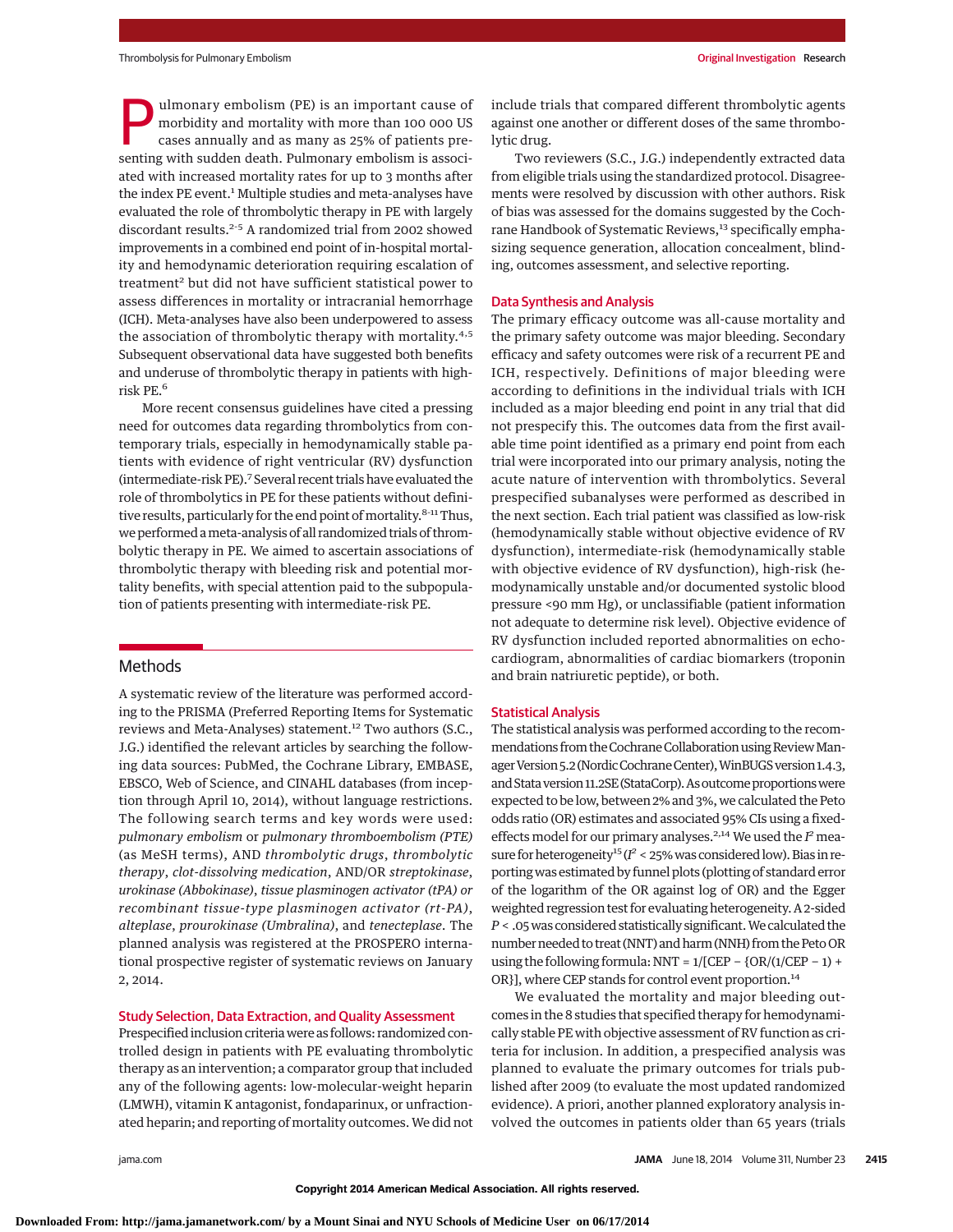

where the mean age of participants in the thrombolytic group was >65 years), as worse outcomes with thrombolytics in elderly patients have been suggested by a recent large randomized trial of the issue.<sup>8</sup> Prespecified analyses were performed excluding the Ultrasound Accelerated Thrombolysis of Pulmonary Embolism (ULTIMA) trial, as this was the only included trial administering thrombolytic therapy through a catheter-directed (as opposed to systemic) approach. A sensitivity analysis was performed to analyze outcomes from the longest available follow-up points in trials reporting mortality at multiple time points to ensure no significant changes in overall mortality comparisons.

We also performed a weighted absolute risk difference analysis (as is used for assessment of benefit-harms trade-off analysis) $13$  to compare the potential associations of mortality reduction with thrombolysis against the possible associations of risk of ICH. Additionally, we performed a net clinical benefit analysis of thrombolytic therapy in PE. We calculated the short-term mortality (Tm) prevented by thrombolytic therapy minus the short-term risk of ICH (Ti) induced by thrombolytic therapy. The latter was multiplied by a weighting factor of 0.75, indicating that a single ICH event had three-fourths of the effect of a single mortality. This weighting factor was based on data demonstrating the likelihood of death and serious disability due to ICH.<sup>16</sup> The weighting factor was chosen to provide a conservative estimate of potential benefits associated with thrombolytic therapy. The following equation illustrates this definition: net clinical  $benefit = (Tm_{anticogulants} - Tm_{throughoids}) - weighing$  $factor \times (Ti_{\text{thrombolytics}} - Ti_{\text{anticogulants}}).$ 

Metaregression analyses were prespecified for the primary outcomes with the baseline covariate of systolic blood pressure, noting the emphasis in current guidelines on thrombolytic use in patients with hypotension. However, this co-

**Downloaded From: http://jama.jamanetwork.com/ by a Mount Sinai and NYU Schools of Medicine User on 06/17/2014**

variate was available and accurate in only 6 of 16 trials, limiting the utility of this prespecified analysis.

In our initial analyses, we excluded trials with 0 events in both groups as is the recommendation of the Cochrane Collaboration.13 To further account for 0-event trials, we performed subsequent Bayesian random-effects meta-analysis fitted in a Poisson model. For the Bayesian random-effects analysis, "vague" or noninformative priors were used to yield results that are not too different from conventional statistical analysis. We checked and confirmed convergence and lack of autocorrelation after a 10 000 simulation burn-in phase. Next, we based direct probability statements on an additional 500 000 simulation phase to identify the best and most representative data, assuming comparable interstudy variances for all treatment effects for the same outcomes. We used deviance and the deviance information criterion to appraise model fit.

Finally, to confirm validity of our findings, we performed trial sequential analysis (TSA)17-20 with 5% risk of a type I error, which is the standard in most meta-analyses and systematic reviews. We calculated our monitoring boundaries according to the required information size to detect or reject an intervention effect of a 12%, 25%, and 40% relative risk reduction for mortality or increase of 75%, 87%, and 100% for major bleeds with a risk of a type II error of 20% (power of 80%). We used TSA version 0.9 beta for these analyses.<sup>21</sup>

## **Results**

Our search identified 72 potentially eligible RCTs with 16 RCTs (n = 2115) meeting our inclusion criteria<sup>2,3,8-11,22-31</sup> (Figure 1). Two hundred ten patients (9.93%) had low-risk PE, 1499 (70.87%) had intermediate-risk PE, 31 (1.47%) had high-risk PE, and 385 (18.20%) could not be classified regarding risk (Table 1).

Thrombolytic therapy in PE was associated with lower allcause mortality (OR, 0.53; 95% CI, 0.32-0.88; NNT, 59; 95% CI, 31-380) (Figure 2). There was a 2.17% (23/1061) mortality noted in the thrombolytic therapy cohort and a 3.89% (41/1054) mortality noted in the anticoagulant cohort at a mean duration of follow-up of 81.7 days. Thrombolytic therapy was associated with a greater risk of major bleeding compared with anticoagulant therapy (OR, 2.73; 95% CI, 1.91-3.91; NNH, 18; 95% CI, 13-27) (eFigure 1 in the Supplement). There was a 9.24% (98/ 1061) rate of major bleeding in the thrombolytic therapy cohort and a 3.42% (36/1054) rate in the anticoagulation cohort. Thrombolysis demonstrated an association with greater ICH rate (OR, 4.63; 95% CI, 1.78-12.04; 1.46% [15/1024] vs 0.19% [2/ 1019]; NNH, 78; 95% CI, 48-206) (eFigure 2 in the Supplement) and lower risk of recurrent PE (OR, 0.40; 95% CI, 0.22- 0.74; 1.17% [12/1024] vs 3.04% [31/1019]; NNT = 54) (eFigure 3 in the Supplement). All outcomes were associated with negligible heterogeneity (*I <sup>2</sup>* < 25%). No publication bias was observedwith the funnel plots or the Egger regression test (*P* = .47 for mortality and *P* = .82 for major bleeds) (eFigures 4, 5A, and 5B in the Supplement). Bayesian random-effects meta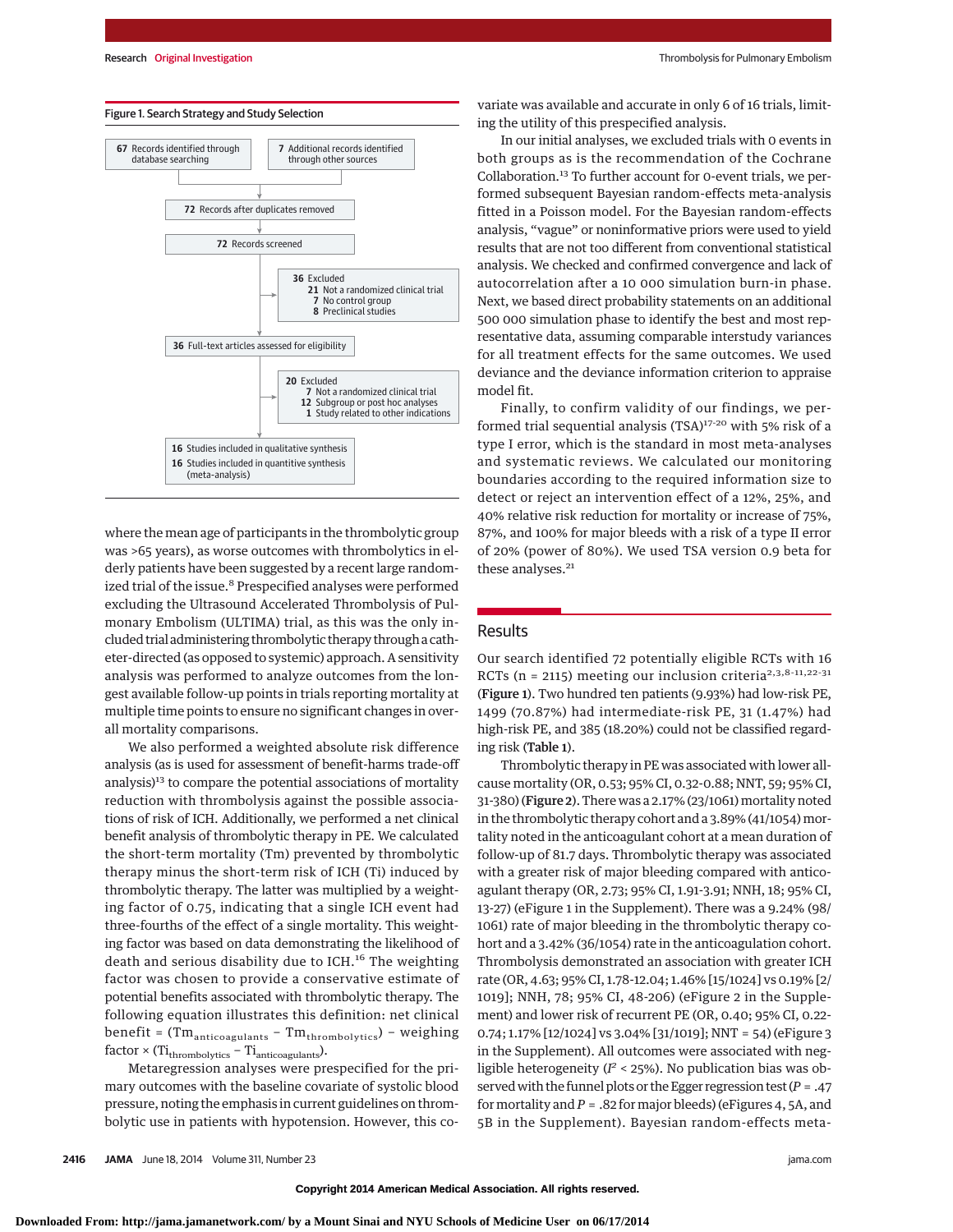analysis was congruent with results of the primary analysis for mortality (median OR, 0.51; 95% credible interval, 0.18-0.89), major bleeds (median OR, 2.47; 95% credible interval, 1.41- 4.62), ICH (median OR, 3.02; 95% credible interval, 1.6814.72), and recurrent PE (median OR, 0.31; 95% credible interval, 0.20-0.82).

In a subgroup analysis of patients older than 65 years, there was a nonsignificant association with lower mortality (OR, 0.55;

| Table 1. Baseline Characteristics of Trials |                 |                                                                                                                 |                                   |                                                                                       |                |                  |                        |                          |                |                               |                |
|---------------------------------------------|-----------------|-----------------------------------------------------------------------------------------------------------------|-----------------------------------|---------------------------------------------------------------------------------------|----------------|------------------|------------------------|--------------------------|----------------|-------------------------------|----------------|
|                                             | No. of          | Randomized                                                                                                      |                                   | <b>Major</b><br><b>Bleeding</b>                                                       | Follow-up.     | PE Risk, No. (%) |                        |                          |                | Age, Mean<br>(Range or        | Male,          |
| Source                                      | <b>Patients</b> | <b>Treatment</b>                                                                                                | Comparator                        | Criteria                                                                              | d              | Low              | Mod                    | High                     | Unclear        | SD), y                        | No. (%)        |
| UPETSG, 31<br>1970                          | 160             | Urokinase (2000<br>U/lb, then 2000<br>$U/lb/h$ for 12 h)                                                        | Heparin                           | Hematocrit<br>drop > 10<br>points, $\geq$ 2<br>units PRBCs                            | 14             | $\mathsf{a}$     | $\mathsf a$            | 14<br>(8.75)             | 146<br>(91.25) | $45 (< 50)$ ,<br>55 $(>50)^b$ | 92<br>(57.3)   |
| Tibbutt et at, <sup>28</sup><br>1974        | 30              | Streptokinase<br>(600 000 U over<br>30 min through PA<br>catheter followed<br>by 100 000 U/h IV<br>for $72 h$ ) | Heparin                           | Not<br>prespecified                                                                   | 3              | a                | $\mathsf{a}$           | $\overline{7}$<br>(23.3) | 23<br>(76.67)  | 48.73<br>$(25-71)$            | 15<br>(50)     |
| Ly et al, <sup>25</sup> 1978                | 25              | Streptokinase<br>(250 000 IU<br>loading dose, then<br>100 000 IU/h<br>for $72 h$ )                              | Heparin                           | Not<br>prespecified                                                                   | 10             | a                | $\overline{4}$<br>(16) | 2(8)                     | 19<br>(76)     | 53.2<br>$(23-70)$             | 11<br>(44)     |
| Marini et al, <sup>26</sup><br>1988         | 30              | Urokinase<br>(800 000 IU<br>for 12 h/d for 3 d<br>or 3 300 000 IU<br>for $12h$ )                                | Heparin                           | Not<br>prespecified                                                                   | $\overline{7}$ | a                | $\mathsf a$            | $\mathsf{a}$             | 30<br>(100)    | 53<br>$(23-72)$               | 18<br>(60)     |
| Levine et al, <sup>22</sup><br>1990         | 58              | Alteplase<br>(0.6 mg/kg of ideal<br>body weight)                                                                | Heparin                           | ICH, RP,<br>transfusion of<br>$\geq$ 2 units<br>PRBCs, Hgb<br>drop > 2 g/dL           | 10             | a                | $\mathsf{a}$           | $\mathsf{a}$             | 58<br>(100)    | 61.5<br>(2.7)                 | 29<br>(54.54)  |
| PIOPED, 27<br>1990                          | 13              | Alteplase<br>$(40-80$ mg)                                                                                       | Heparin                           | Not<br>prespecified                                                                   | $\overline{7}$ | a                | $\mathsf a$            | $\mathsf a$              | 13<br>(100)    | 58.46<br>(15.81)              | 9<br>(55.55)   |
| Dalla-Volta et<br>al, 23 1992               | 36              | Alteplase<br>$(100 \,\mathrm{mg})$                                                                              | Heparin                           | ICH, any<br>transfusion                                                               | 30             | a                | $\mathsf a$            | $\mathbf{0}$             | 36<br>(100)    | 64.68<br>(12.5)               | 12<br>(33)     |
| Goldhaber et<br>al, $2$ 1993                | 101             | Alteplase<br>$(100 \,\mathrm{mg})$                                                                              | Heparin                           | ICH, need for<br>surgery                                                              | 14             | 55<br>(49.5)     | 56<br>(50.4)           | $\mathbf{0}$             | $\mathbf{0}$   | 58.54<br>(17)                 | 44<br>(44)     |
| Jerjes-Sanchez<br>et al, 24 1995            | 8               | Streptokinase<br>$(1 500 000$ IU)                                                                               | Heparin                           | Not<br>prespecified                                                                   | $1 - 3$        | $\mathbf{0}$     | $\mathbf{0}$           | 8<br>(100)               | $\overline{0}$ | 51<br>(22.9)                  | 5<br>(63)      |
| Konstantinides<br>et al, 3 2002             | 256             | Alteplase<br>$(100 \,\mathrm{mg})$                                                                              | Heparin                           | ICH, fatal,<br>Hgb drop<br>$>4$ g/dL                                                  | 30             | 155<br>(60.5)    | 80<br>(31.25)          | $\mathbf{0}$             | 21<br>(8.2)    | 62.08<br>(10.47)              | 122<br>(47.6)  |
| TIPES, 29 2010                              | 58              | Tenecteplase<br>$(30-50 \text{ mg})$                                                                            | Heparin                           | ICH, fatal,<br>need for<br>transfusion,<br>need for<br>surgery                        | $\overline{7}$ | $\pmb{0}$        | 58<br>(100)            | $\mathbf{0}$             | $\mathbf 0$    | 68.1<br>(1.85)                | 13<br>(22.4)   |
| Fasullo et al, 11<br>2011                   | 72              | Alteplase<br>$(100 \,\mathrm{mq})$                                                                              | Heparin                           | ICH, fatal, any<br>transfusion                                                        | 180            | $\pmb{0}$        | 72<br>(100)            | $\pmb{0}$                | $\mathbf 0$    | 55.97<br>(16.12)              | 41<br>(56.94)  |
| MOPETT, 10<br>2012                          | 121             | Alteplase (50 mg)                                                                                               | Heparin/<br>enoxaparin            | Not<br>prespecified                                                                   | 840            | $\pmb{0}$        | 82<br>(67.7)           | $\mathbf{0}$             | 39<br>(32.23)  | 58.5<br>(9.5)                 | 55<br>(45.45)  |
| ULTIMA, 30<br>2013                          | 59              | Alteplase<br>(max dose 20 mg<br>into PA over 16 h)                                                              | Heparin                           | ICH, spinal,<br>joint, RP,<br>pericardial,<br>Hgb drop<br>>2 g/dL with<br>transfusion | 90             | $\mathbf{0}$     | 59<br>(100)            | $\mathbf{0}$             | $\mathbf{0}$   | 63.01<br>(13.51)              | 28<br>(47.46)  |
| PEITHO, 8 2014                              | 1005            | Tenecteplase<br>$(30-50 \text{ mg})$                                                                            | Heparin/<br>LMWH/<br>fondaparinux | ICH, life-<br>threatening,<br>fatal, need for<br>transfusion                          | 30             | $\pmb{0}$        | 1005<br>(100)          | $\pmb{0}$                | $\pmb{0}$      | 66.15<br>(15.29)              | 473<br>(47.06) |
| TOPCOAT, <sup>9</sup><br>2014               | 83              | Tenecteplase<br>(dose not reported)                                                                             | <b>LMWH</b>                       | ICH. need<br>for surgery,<br>Hqb drop<br>>2 g/dL with<br>transfusion                  | 5              | $\mathbf{0}$     | 83<br>(100)            | $\overline{0}$           | $\mathbf{0}$   | 55.44<br>(14)                 | 49<br>(59.0)   |

Abbreviations: Hgb, hemoglobin; ICH, intracranial hemorrhage; IV, intravenously; LMWH, low-molecular-weight heparin; Mod, intermediate <sup>a</sup> Cannot exclude potential patients in this category.

b Precise ages of patients not provided; 50.6% of patients were younger than

risk (hemodynamically stable with objective evidence of right ventricular dysfunction); max, maximum; NA, not available; PA, pulmonary artery; PE, pulmonary embolism; PRBCs, packed red blood cells; RP, retroperitoneal. 50 years and 49.4% of patients 50 years or older.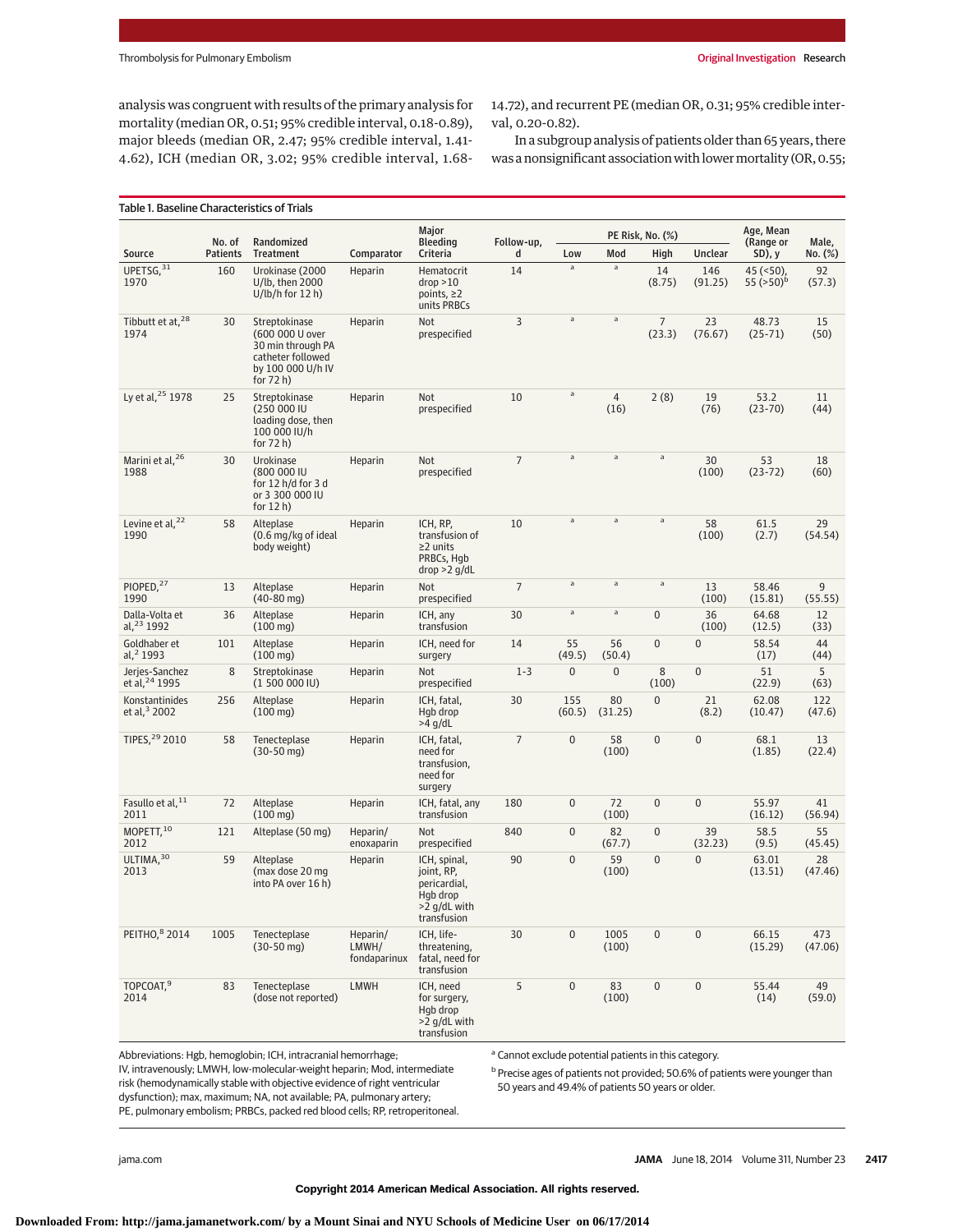#### Figure 2. Odds of Mortality in Patients With Pulmonary Embolism Treated With Thrombolytic Therapy vs Anticoagulation

| Thrombolytics                                                |                         | Anticoagulants     |                         |                    |                       |       |                           |                          |              |
|--------------------------------------------------------------|-------------------------|--------------------|-------------------------|--------------------|-----------------------|-------|---------------------------|--------------------------|--------------|
| Source                                                       | No. of<br><b>Events</b> | No. of<br>Patients | No. of<br><b>Events</b> | No. of<br>Patients | <b>OR</b><br>(95% CI) |       | Favors<br>Thrombolytics   | Favors<br>Anticoagulants | Weight,<br>% |
| UPETSG, 31 1970                                              | 6                       | 82                 | 7                       | 78                 | $0.80(0.26 - 2.49)$   |       |                           |                          | 20.2         |
| Tibbutt et al, <sup>28</sup> 1974                            | $\Omega$                | 13                 | $\mathbf{1}$            | 17                 | $0.17(0.00-8.94)$     |       |                           |                          | 1.6          |
| Ly et al, 25 1978                                            | $\mathbf{1}$            | 14                 | $\overline{2}$          | 11                 | $0.37(0.03 - 3.96)$   |       |                           |                          | 4.5          |
| Marini et al, 26 1988                                        | $\Omega$                | 20                 | $\Omega$                | 10                 | Not estimable         |       |                           |                          |              |
| Levine et al. $^{22}$ 1990                                   | $\mathbf{1}$            | 33                 | $\Omega$                | 25                 | 5.80 (0.11-303.49)    |       |                           |                          | 1.6          |
| PIOPED, 27 1990                                              | $\mathbf{1}$            | 9                  | $\Omega$                | 4                  | 4.24 (0.06-296.20)    |       |                           |                          | 1.4          |
| Dalla-Volta et al, <sup>23</sup> 1992                        | $\overline{2}$          | 20                 | $\mathbf{1}$            | 16                 | $1.61(0.15-16.82)$    |       |                           |                          | 4.7          |
| Goldhaber et al, <sup>2</sup> 1993                           | $\Omega$                | 46                 | $\overline{2}$          | 55                 | $0.16(0.01-2.57)$     |       |                           |                          | 3.3          |
| Jerges-Sanchez et al, <sup>24</sup> 1995                     | $\Omega$                | 4                  | 4                       | $\overline{4}$     | $0.03(0.00-0.40)$     |       |                           |                          | 3.8          |
| Konstantinides et al, 3 2002                                 | 4                       | 118                | 3                       | 138                | $1.58(0.35 - 7.09)$   |       |                           |                          | 11.4         |
| TIPES, 29 2010                                               | $\Omega$                | 28                 | $\mathbf{1}$            | 30                 | $0.14(0.00-7.31)$     |       |                           |                          | 1.7          |
| Fasullo et al, 11 2011                                       | $\Omega$                | 37                 | 6                       | 35                 | $0.11(0.02 - 0.58)$   |       |                           |                          | 9.3          |
| MOPETT. <sup>10</sup> 2012                                   | $\mathbf{1}$            | 61                 | 3                       | 60                 | $0.35(0.05 - 2.57)$   |       |                           |                          | 6.5          |
| ULTIMA, 30 2013                                              | $\Omega$                | 30                 | $\mathbf{1}$            | 29                 | $0.13(0.00-6.59)$     |       |                           |                          | 1.7          |
| TOPCOAT. <sup>9</sup> 2014                                   | $\mathbf{1}$            | 40                 | $\mathbf{1}$            | 43                 | $1.08(0.07-17.53)$    |       |                           |                          | 3.3          |
| PEITHO, 8 2014                                               | 6                       | 506                | 9                       | 499                | $0.66(0.24-1.82)$     |       |                           |                          | 24.8         |
| Total                                                        | 23                      | 1061               | 41                      | 1054               | $0.53(0.32 - 0.88)$   |       |                           |                          | 100.0        |
| Heterogeneity: $\chi^{2}_{14}$ = 16.51; P = .28; $l^2$ = 15% |                         |                    |                         |                    |                       |       |                           |                          |              |
| Overall effect: $z = 2.45$ ; $P = .01$                       |                         |                    |                         |                    |                       | 0.005 | 1.0<br>0.1<br>OR (95% CI) | 10                       | 200          |

Evaluated using the Peto method of meta-analysis. The standard practice in meta-analysis of odds ratios (ORs) and risk ratios is to exclude studies from the meta-analysis where there are no events in either group.<sup>13</sup> A O-cell or continuity correction was not used based on recommendations regarding calculation of a Peto OR for studies with 0 events in only 1 group.<sup>13</sup> MOPETT indicates Moderate Pulmonary Embolism Treated with Thrombolysis trial; PEITHO, Pulmonary

Embolism Thrombolysis trial; PIOPED, Prospective Investigation of Pulmonary Embolism Diagnosis; TIPES, Tenecteplase Italian Pulmonary Embolism Study; TOPCOAT, Tenecteplase or Placebo: Cardiopulmonary Outcomes At Three Months; ULTIMA, Ultrasound Accelerated Thrombolysis of Pulmonary Embolism trial; UPETSG, Urokinase Pulmonary Embolism Trial Stage 1.

## Table 2. Absolute Risk Metrics of Outcomes of Major Interest

| <b>Outcome of Interest</b> | No. of Events/No. of Patients, Absolute Event Rate (%) | No. Needed<br>to Treat or  |             |         |
|----------------------------|--------------------------------------------------------|----------------------------|-------------|---------|
| (No. of Studies Reporting) | <b>Thrombolytic Group</b>                              | <b>Anticoagulant Group</b> | Harm        | P Value |
| All-cause mortality (16)   | 23/1061 (2.17)                                         | 41/1054 (3.89)             | $NNT = 59$  | .01     |
| Major bleeding $(16)^a$    | 98/1061 (9.24)                                         | 36/1054 (3.42)             | $NNH = 18$  | < 0.001 |
| ICH(15)                    | 15/1024 (1.46)                                         | 2/1019(0.19)               | $NNH = 78$  | .002    |
| Recurrent PE (15)          | 12/1024 (1.17)                                         | 31/1019 (3.04)             | $NNT = 54$  | .003    |
| Age $>65$ y                |                                                        |                            |             |         |
| All-cause mortality (5)    | 14/673 (2.08)                                          | 24/658 (3.65)              | $NNT = 64$  | .07     |
| Major bleeding $(5)^a$     | 87/673 (12.93)                                         | 27/658 (4.10)              | $NNH = 11$  | < 0.001 |
| Age $\leq 65$ y            |                                                        |                            |             |         |
| All-cause mortality (11)   | 9/388(2.32)                                            | 17/396 (4.29)              | $NNT = 51$  | .09     |
| Major bleeding $(11)^a$    | 11/388 (2.84)                                          | 9/396(2.27)                | $NNH = 176$ | .89     |
| Intermediate-risk PE       |                                                        |                            |             |         |
| All-cause mortality (8)    | 12/866 (1.39)                                          | 26/889 (2.92)              | $NNT = 65$  | .03     |
| Major bleeding $(8)^a$     | 67/866 (7.74)                                          | 20/889 (2.25)              | $NNH = 18$  | < 0.001 |

Abbreviations: ICH, intracranial hemorrhage; NNH, number needed to harm; NNT, number needed to treat; PE, pulmonary embolism. a Per individual trial criteria with ICH

also included for any trials that did not prespecify this.

95% CI, 0.29-1.05; 2.08% [14/673] vs 3.65% [24/658]); however, there was an association with greater risk of major bleeds (OR, 3.10; 95% CI, 2.10-4.56; 12.93% [87/673] vs 4.10% [27/ 658]) (Table 2). In patients 65 years and younger, there was no association with increase in major bleeding (OR, 1.25; 95% CI, 0.50-3.14; 2.84% [11/388] vs 2.27% [9/396]). For the 1 trial that did not clearly state the age of the participants,<sup>31</sup> we included the trial in the age group older than 65 years in the primary analysis because the majority of patients were noted to be older than 50 years.We excluded the trial altogether on a further sensitivity assessment of bleeding (OR, 2.91; 95% CI, 1.94-4.37) and then repeated a bleeding analysis with the entire trial included in the group 65 years and younger (OR, 1.73; 95% CI, 0.96-3.12) with no significant deviation from the primary results noted in either case.

In a prespecified analysis performed of the 8 trials (n = 1775) specifically enrolling only patients who were hemodynamically stable with objective assessments of RV function, thrombolysis was associated with lower mortality (OR, 0.48; 95% CI, 0.25-0.92; 1.39% [12/866] vs 2.92%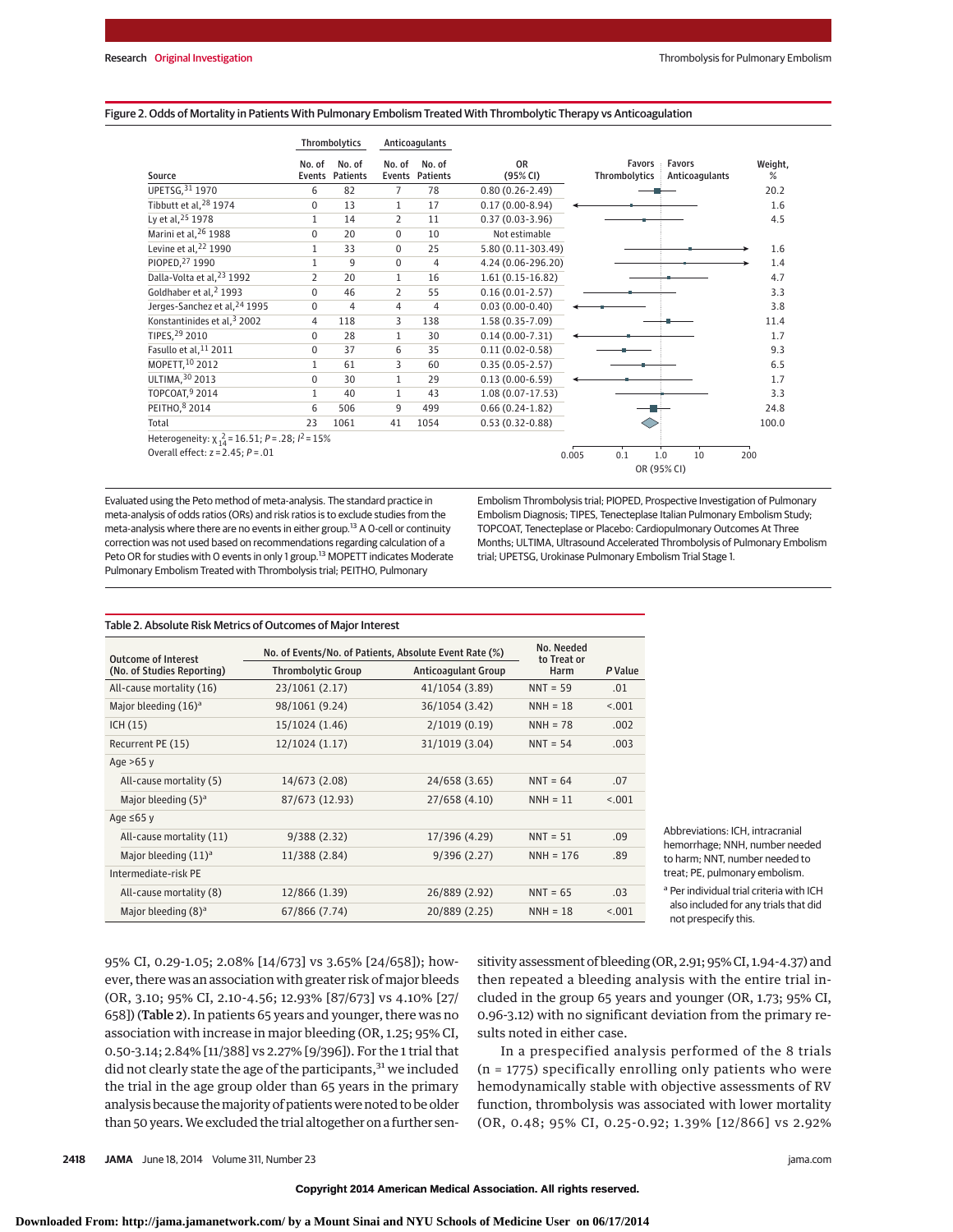#### Figure 3. Odds of Mortality in Patients With Intermediate-Risk Pulmonary Embolism Treated With Thrombolytic Therapy vs Anticoagulation

|                                                     | <b>Thrombolytics</b> |                           | Anticoagulants |                           |                      |      |                                |                          |              |
|-----------------------------------------------------|----------------------|---------------------------|----------------|---------------------------|----------------------|------|--------------------------------|--------------------------|--------------|
| Source                                              | No. of               | No. of<br>Events Patients | No. of         | No. of<br>Events Patients | 0R<br>(95% CI)       |      | Favors<br><b>Thrombolytics</b> | Favors<br>Anticoagulants | Weight,<br>% |
| Goldhaber et al. <sup>2</sup> 1993                  | $\Omega$             | 46                        | $\overline{2}$ | 55                        | $0.16(0.01-2.57)$    |      |                                |                          | 5.3          |
| Konstantinides et al. <sup>3</sup> 2002             | 4                    | 118                       | 3              | 138                       | $1.58(0.35 - 7.09)$  |      |                                |                          | 18.4         |
| TIPES. <sup>29</sup> 2010                           | $\mathbf 0$          | 28                        |                | 30                        | $0.14(0.00-7.31)$    |      |                                |                          | 2.7          |
| Fasullo et al, 11 2011                              | $\mathbf 0$          | 37                        | 6              | 35                        | $0.11(0.02 - 0.58)$  |      |                                |                          | 15.1         |
| MOPETT, 10 2012                                     | 1                    | 61                        | 3              | 60                        | $0.35(0.05 - 2.57)$  |      |                                |                          | 10.5         |
| ULTIMA. 30 2013                                     | $\Omega$             | 30                        |                | 29                        | $0.13(0.00 - 6.59)$  |      |                                |                          | 2.7          |
| TOPCOAT, 9 2014                                     | $\mathbf{1}$         | 40                        |                | 43                        | $1.08(0.07 - 17.53)$ |      |                                |                          | 5.3          |
| PEITHO.8 2014                                       | 6                    | 506                       | q              | 499                       | $0.66(0.24-1.82)$    |      |                                |                          | 40.0         |
| Total                                               | 12                   | 866                       | 26             | 889                       | $0.48(0.25-0.92)$    |      |                                |                          | 100.0        |
| Heterogeneity: $\chi^2$ = 7.63; P = .37; $l^2$ = 8% |                      |                           |                |                           |                      | ┯┯┯┯ |                                |                          |              |
| Overall effect: $z = 2.22$ ; $P = .03$              |                      |                           |                |                           |                      | 0.01 | 0.1                            | 1.0<br>10<br>OR (95% CI) | 100          |

Evaluated using the Peto method of meta-analysis. The standard practice in meta-analysis of odds ratios (ORs) and risk ratios is to exclude studies from the meta-analysis where there are no events in either group.13 A 0-cell or continuity correction was not used based on recommendations regarding calculation of a Peto OR for studies with 0 events in only 1 group.<sup>13</sup> MOPETT indicates

Moderate Pulmonary Embolism Treated with Thrombolysis trial; PEITHO, Pulmonary Embolism Thrombolysis trial; TIPES, Tenecteplase Italian Pulmonary Embolism Study; TOPCOAT, Tenecteplase or Placebo: Cardiopulmonary Outcomes At Three Months; ULTIMA, Ultrasound Accelerated Thrombolysis of Pulmonary Embolism trial.

[26/889]) (Figure 3) and greater major bleeding rate (OR, 3.19; 95% CI, 2.07-4.92; 7.74% [67/866] vs 2.25% [20/889]) when compared with anticoagulation (Table 2). Associations with lower mortality were derived largely from use of thrombolytics for patients with intermediate-risk PE in the contemporary era (2009-2014) (OR, 0.39; 95% CI, 0.19-0.82; 1.99% [14/702] vs 4.02% [28/696]). There was no statistically significant difference in mortality between the 8 trials prespecifying enrollment of patients who were hemodynamically stable with objective assessment of RV function vs those enrolling all-comers without specific assessment of the RV (test for subgroup differences:  $P_{\text{interaction}} = .64$ ,  $I^2 = 0\%$ ) (eFigure 6 in the Supplement).

Findings from prespecified analyses excluding the sole included trial of catheter-directed thrombolysis, ULTIMA,<sup>30</sup> mirrored the primary and secondary efficacy and safety outcomes in both the primary analysis and the subanalysis of patients with intermediate-risk PE. With the exclusion of ULTIMA, the primary efficacy end point remained significantly lower with thrombolytics (OR, 0.54; 95% CI, 0.33- 0.91). With the exclusion of ULTIMA, the analysis of trials of intermediate-risk PE revealed a persistent association with lower mortality (OR, 0.50; 95% CI, 0.26-0.96). Major bleeding remained associated with use of thrombolytics in each case.

A further sensitivity analysis including the outcomes from the longest available mortality follow-up for individual trials showed findings consistent with the overall results. Thrombolytic therapy across all trials was associated with lower allcause mortality (OR, 0.57; 95% CI, 0.36-0.91), and similar results were seen in the subgroup of intermediate-risk PE trials (OR, 0.55; 95% CI, 0.32-0.97).

A weighted absolute risk difference assessment performed to weigh relative harms/benefits of ICH and mortality showed that associations with lower mortality seen with thrombolysis were comparable with associations of risk of potential ICH (weighted risk difference, 0%; 95% CI, −2% to 1%) (eFigure 7 in the Supplement). The net clinical benefit analysis comparing associated mortality benefits vs ICH risks of thrombolytic therapy demonstrated a net clinical benefit of 0.81% (95% CI, 0.65% to 1.01%). This analysis weighted the effect of an ICH event as 0.75 times that of a mortality event. The same analysis was performed on patients enrolled in the 8 trials evaluating patients with intermediate-risk PE. In this analysis, the net clinical benefit for thrombolytic therapy was 0.62% (95% CI, 0.57% to 0.67%).

For the primary analysis of all 16 trials, TSA crossed the O'Brien-Fleming boundaries to indicate existing "firm evidence" of a 12% relative reduction in mortality (diversityadjusted OR, 0.56; 95% CI, 0.35-0.91) and 75% relative increase in major bleeds (diversity-adjusted OR, 2.68; 95% CI, 1.88-3.82) as available from current randomized data (eFigures 8 and 9 in the Supplement). Firm evidence has not yet accumulated from randomized trials for a relative risk reduction in mortality of 40% or increase in bleeding risk of 100%.

## **Discussion**

Our systematic review and meta-analysis demonstrate lower associated mortality with thrombolytic use in PE. Furthermore, evidence frommore recent trials of patients with intermediaterisk PE corroborates results reported here. This suggests potential mortality benefit with thrombolytic therapy in patients with hemodynamically stable PE with RV dysfunction in contemporary clinical practice. To our knowledge, this is the first analysis of thrombolysis in PE that has sufficient statistical power to detect associations with a meaningful mortality reduction. However, the optimism regarding this clinical advantage must be tempered by the finding of significantly increased risk of major bleeding and ICH associated with thrombolytic therapy, particularly for patients older than 65 years.

The 6 trials conducted since the last systematic Cochrane review<sup>32</sup> of the topic are responsible for two-thirds (1398/ 2115) of all randomized patients in the medical literature.<sup>32</sup> Our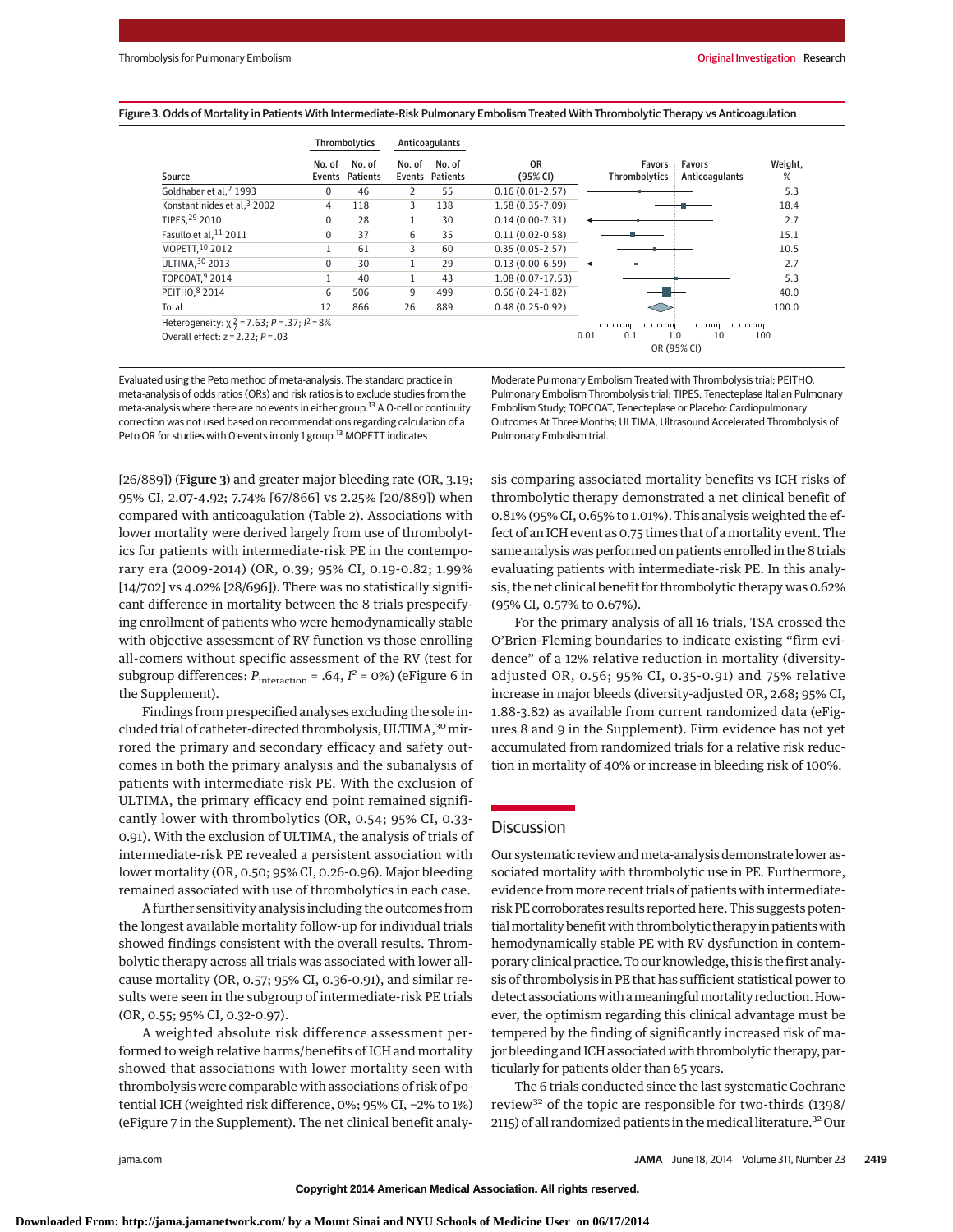inclusion of the latest trials $8-11,29,30$  is reflective of contemporary clinical practice patterns, and our results contradict the prior Cochrane review,<sup>32</sup> as well as multiple guidelines that have not included the most recent data.<sup>33,34</sup> Prior guidelines indicated that mortality advantages of thrombolytics in patients with intermediate-risk PE may be difficult to demonstrate in randomized trials given the relatively low event rates seen in this population and the difficulty and expense of organizing such trials.35 If the results of our meta-analysis are confirmed by future randomized clinical trials, there may be a shift in the treatment of selected patients with intermediate-risk PE using thrombolytics. It is important to consider that mortality rates in the anticoagulant group in our analysis of intermediaterisk PE patients were at the lower end of mortality rates previously described in epidemiologic literature.<sup>36-38</sup> Further study is needed to confirm our findings over longer follow-up.

Enthusiasm regarding a potential mortality advantage observed in the current analysis of thrombolytic agent use in intermediate-risk PE needs to be tempered with pragmatism, especially in view of the significant associations with major bleeding noted. Although some prior studies have found comparable risk of major bleeding among elderly and nonelderly patients,<sup>39</sup> our results show a significantly higher associated risk of major bleeding in populations older than 65 years (although the current analysis remains limited by availability of only the mean ages of the individual trial populations). Attenuation of the bleeding risk in individuals 65 years and younger may suggest a stronger case for consideration of thrombolysis in those patients. These findings are consistent with reports from the Pulmonary Embolism Thrombolysis (PEITHO) trial, the largest randomized trial of thrombolytic therapy in PE, which showed higher rates of bleeding outcomes in elderly patients older than 75 years.<sup>8</sup> It should be noted that all included trials specified standard exclusion criteria for thrombolytic therapy, including recent major surgery or trauma; active or recent bleeding; intracranial trauma, hemorrhage, or mass; severe uncontrolled hypertension; pregnancy; and recent stroke or transient ischemic attack, among others. Hence, the current results should not be applied to patients who are thought to be at unusually elevated risk for bleeding or ICH.

Risk stratification models for bleeding in all patients, but especially the elderly, are warranted to identify the individuals at the highest risk of hemorrhagic complications<sup>40,41</sup> with thrombolytic therapy. Future research should also be directed toward concomitant use of other medications, especially the "novel oral anticoagulants" in conjunction with thrombolytics in patients with hemodynamically stable PE.<sup>42</sup>

Additionally, research should focus on standardization of dosages of thrombolytics and method of administration (peripheral intravenous vs catheter-directed therapy into the pulmonary arteries) to accrue maximal clinical benefits with minimization of bleeding risk.

Our study has limitations. Definitions for hemodynamic instability or shock, major bleeding, and minor bleeding were not standardized, and in some instances, no definition was provided. Primary outcomes were reported at varying time intervals. Varying doses and types of thrombolytic therapy were used across the 16 included analyses. The width of the confidence interval for an individual study depends to a large extent on the sample size, while width of a confidence interval for a meta-analysis depends on the precision of the individual study estimates and on the number of studies combined.<sup>13</sup> Although the relatively wide confidence intervals for some of our analyses may be considered to weaken the conclusions, we have attempted to overcome that issue with robust sensitivity analyses congruent with overall outcomes and TSA that corroborate that further randomized evidence is unlikely to change the overall conclusions derived with the present level of evidence. Only a single, small included study evaluated the use of catheter-directed thrombolysis, and the overall results did not materially change with exclusion of this trial. Therefore, the results of the present study should be interpreted in the context of systemic thrombolysis through a peripheral intravenous catheter. Both the reported efficacy and safety outcomes are not necessarily generalizable to therapy with catheter-directed thrombolysis. Our study does not suggest a benefit of treatment of low-risk PE with thrombolytic therapy because less than 10% of our examined population had objective evidence of this. The lack of availability of patientlevel data across the 16 trials precluded a full evaluation to identify patient characteristics associated with the maximal clinical benefits and the highest risks.

## **Conclusions**

Thrombolytic therapy was associated with lower all-cause mortality in patients with PE, including the subset of patients with hemodynamically stable PE associated with RV dysfunction. The associated risks of major bleeding and ICH were significantly elevated with thrombolytic therapy, although theremay be reduced harm in patients younger than 65 years. Results reported here should not be construed to apply to patients with low-risk PE.

#### ARTICLE INFORMATION

**Author Contributions:** Dr Giri had full access to all of the data in the study and takes responsibility for the integrity of the data and the accuracy of the data analysis.

Study concept and design: Kadakia, Mukherjee, Giri. Acquisition, analysis, or interpretation of data: Chatterjee, Chakraborty, Weinberg, Wilensky, Sardar, Kumbhani, Mukherjee, Jaff, Giri. Drafting of the manuscript: Chatterjee, Sardar, Mukherjee, Giri.

Critical revision of the manuscript for important intellectual content: Chakraborty, Weinberg, Kadakia, Wilensky, Sardar, Kumbhani, Mukherjee, Jaff, Giri.

Statistical analysis: Chatterjee, Giri. Administrative, technical, or material support: Chakraborty, Giri.

Study supervision: Kadakia, Wilensky, Kumbhani, Mukherjee, Jaff, Giri.

**Conflict of Interest Disclosures:** All authors have completed and submitted the ICMJE Form for

Disclosure of Potential Conflicts of Interest. Dr Jaff reported having served as a consultant to AstraZeneca; having received support from EKOS Corporation, Embolitech, Boston Scientific, and Cordis Corporation; and being a board member for VIVA Physicians, a 501(c)(3) not-for profit education and research organization. Dr Wilensky reported being a member of the scientific advisor boards of Cardiostem, GenWay, Soteria, and Vascular Magnetics and having equity interest in Johnson & Johnson. No other disclosures were reported.